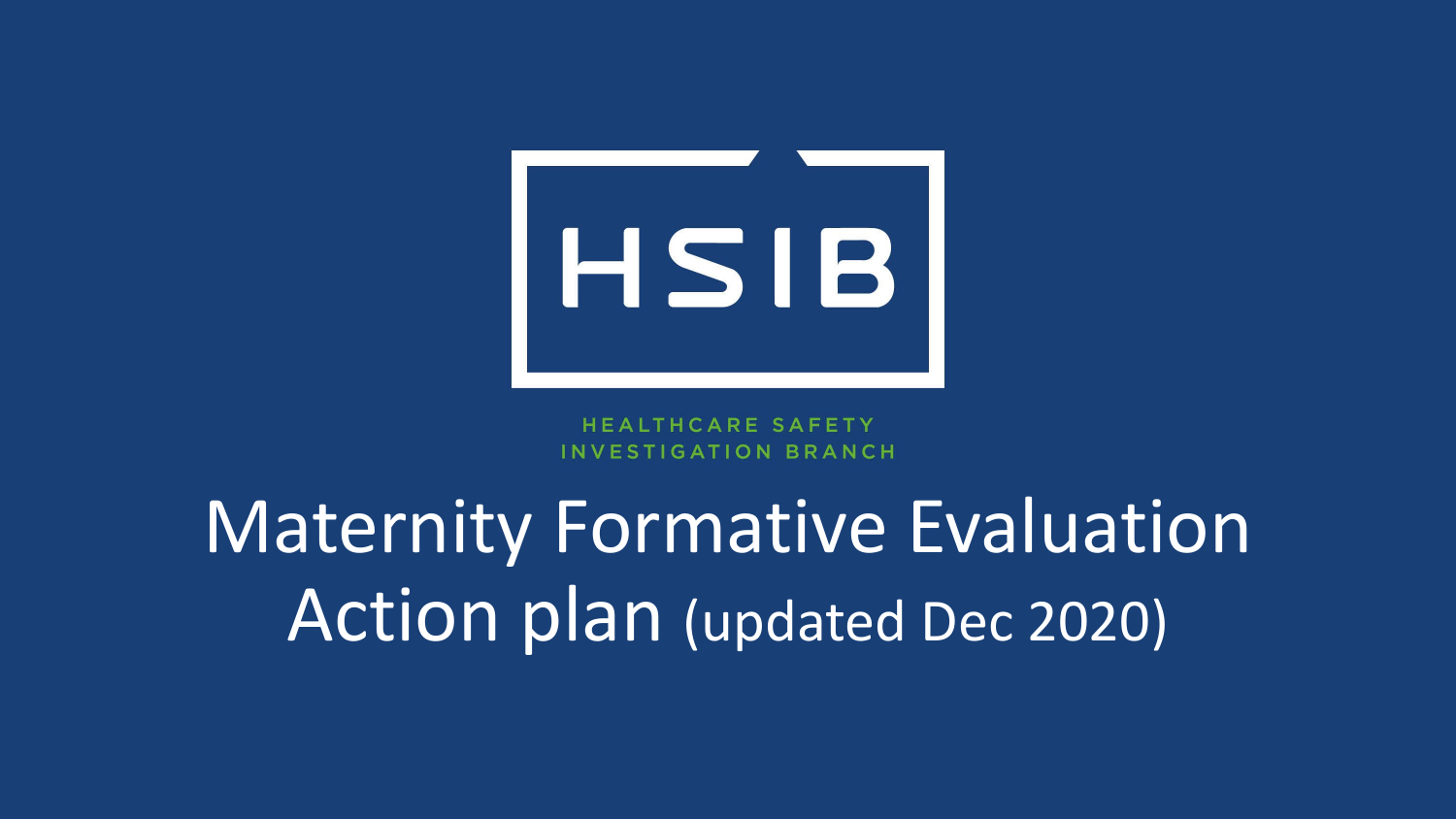#### **Terms of Reference**



- TOR 1 Quality and efficiency of the maternity investigation process: To what extent is the HSIB maternity investigation methodology and approach capable of gathering sufficient and relevant evidence from which to develop analysis and recommendations in the required timeframe?
- TOR 2 Quality of report and reporting: To what extent do the HSIB investigations produce and communicate recommendations that have traction and legitimacy within NHS Maternity Services?
- TOR 3 Quality of evidence and analysis: To what extent do the HSIB investigations produce evidence and analysis that is sufficient to develop recommendations that have legitimacy within the care system?
- TOR 4 Training and Development: To what extent does the existing training and ongoing development equip maternity investigators to conduct their role?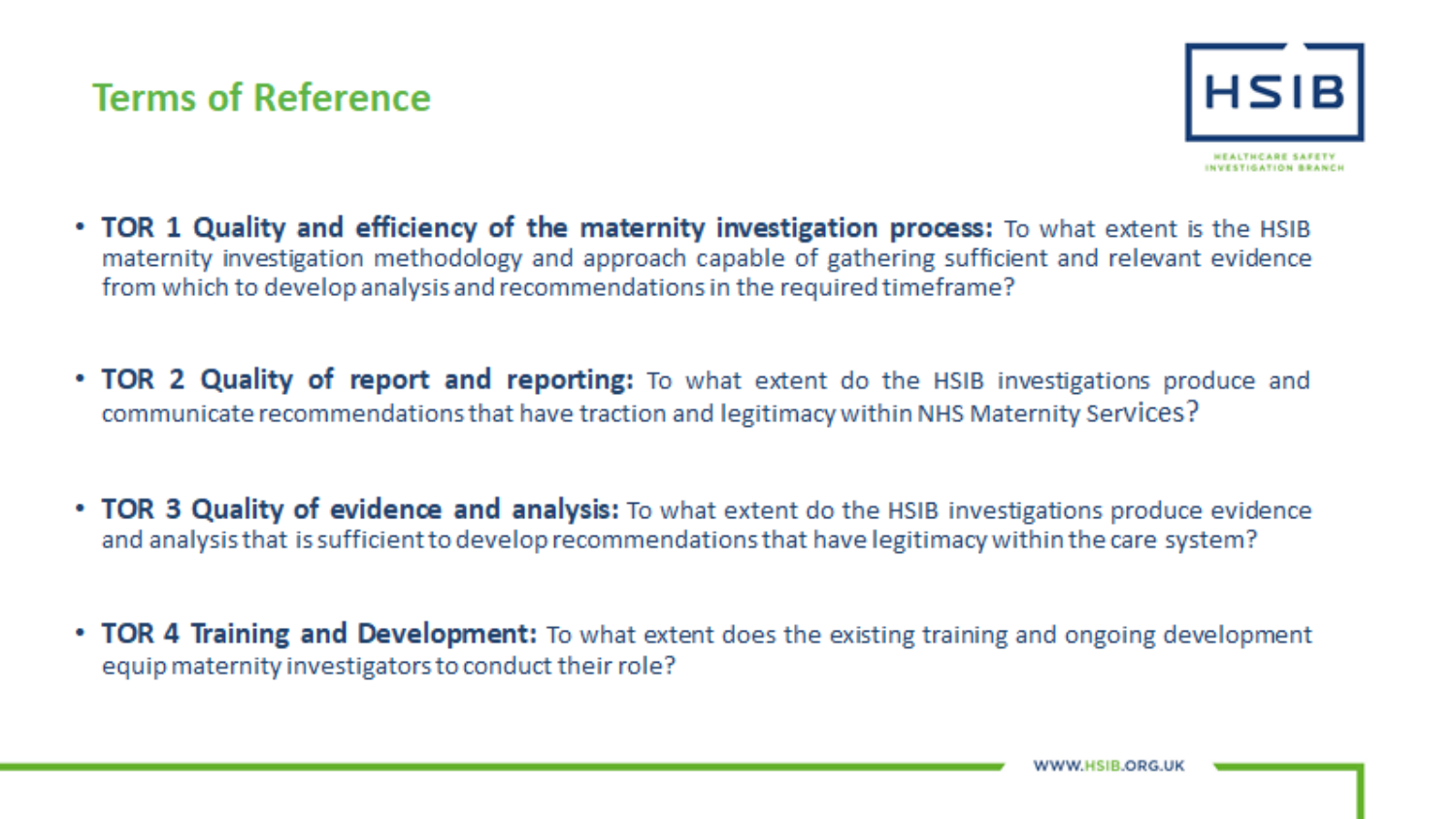#### **Improvement Opportunities**



- **10 1.** Define roles so that individuals are responsible and equipped for functions within their expertise across the branch
- **IO 2.** Design and implement an investigation framework.
- **IO 3.** Define the methodological approach taken, and methods to be used to investigate events.
- **IO 4.** Empower maternity investigators to lead their investigations.
- **IO 5.** Review the expertise of the investigation team and consider introducing investigation scientists.
- **IO 6.** Review the process of obtaining clinical opinion in the programme.
- **IO 7.** Reassure the workforce.
- **IO 8.** Explore leadership development and coaching to foster a culture of support and where staff feel safe to challenge.
- **IO 9.** Evaluate and reflect upon the training programme.
- **IO 10.** Explore ways that investigation staff can develop their own understanding of safety/ investigation/ human factors science.
- **IO 11.** Focus on quality.
- **IO 12**. Taking the opportunity to learn.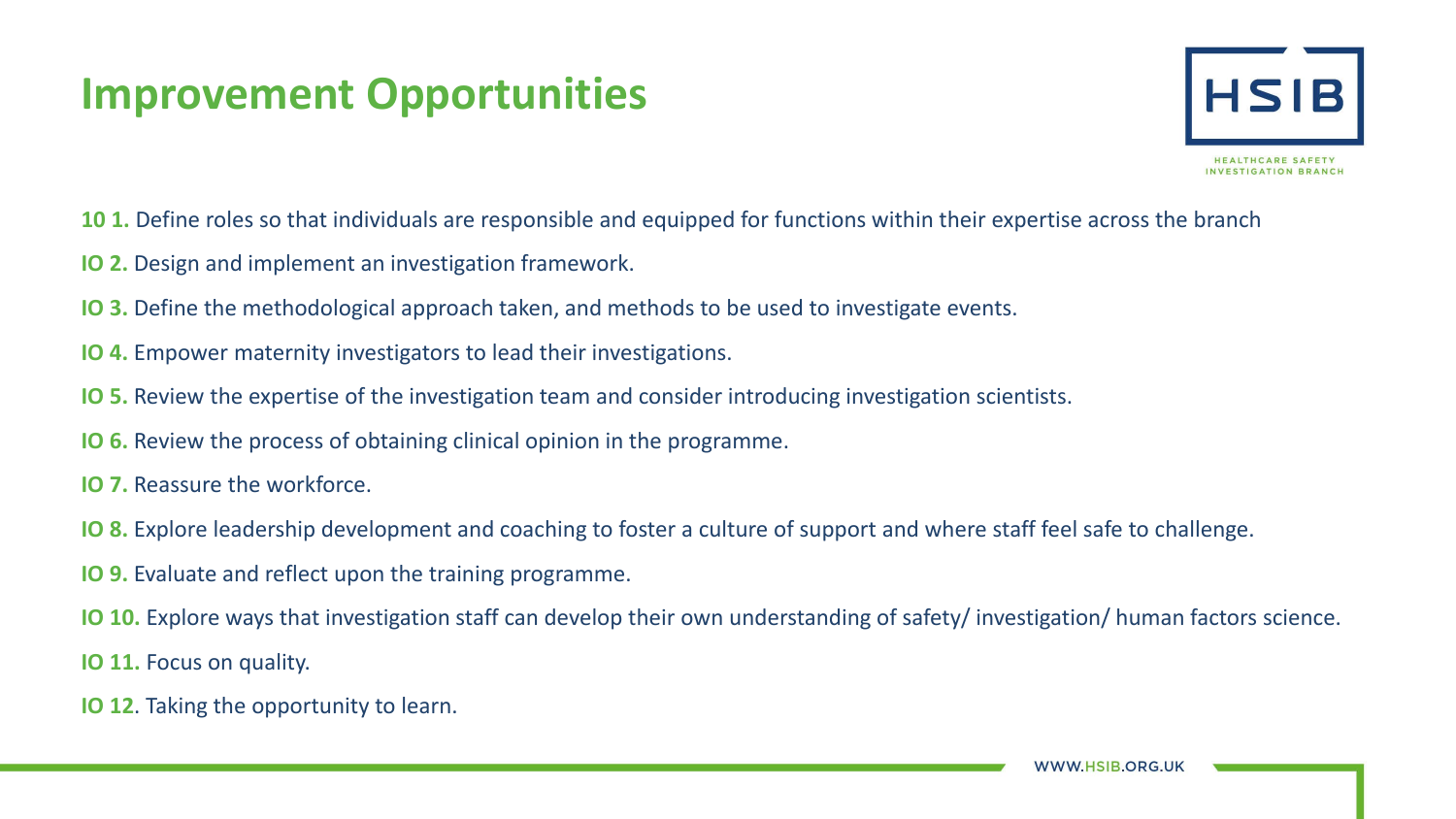### **Improvement Opportunities**



HEALTHCARE SAFETY INVESTIGATION BRANCH

|                 | <b>Improvement Opportunities</b>                                                                                                                                                                                                   | <b>Response /Actions</b>                                                                                                                                                                                                                                                                                                                                                                                                                                                                                                                                                                                                                                                                           | <b>Progress / date</b><br>for completion                |
|-----------------|------------------------------------------------------------------------------------------------------------------------------------------------------------------------------------------------------------------------------------|----------------------------------------------------------------------------------------------------------------------------------------------------------------------------------------------------------------------------------------------------------------------------------------------------------------------------------------------------------------------------------------------------------------------------------------------------------------------------------------------------------------------------------------------------------------------------------------------------------------------------------------------------------------------------------------------------|---------------------------------------------------------|
| 101             | There is an opportunity to define the roles of<br>existing job roles, and to foster support from<br>those who have responsibility/ expertise<br>across the branch in governance,<br>procurement etc.                               | The development of integrated working across the investigation<br>directorate through MD investigations / themed reports etc.<br>Development of robust governance processes through IIG/OMT<br>Collaborate working established to support programme development<br>with IU/PMO/ procurement                                                                                                                                                                                                                                                                                                                                                                                                        | Complete and ongoing                                    |
| 10 <sub>2</sub> | There is an opportunity to develop and<br>introduce a framework for investigation<br>planning, evidence collection and analysis,<br>which supports investigators to identify all the<br>contributory factors that led to outcomes. | • There is a structured framework for investigation in place using the MIM<br>tool, this has been part of training for 10 cohorts of investigators . This<br>supports evidence/analysis and identification of contributory factors.<br>Following feedback there is opportunity to review and test an alternative<br>$\bullet$<br>tool to support an alternative approach. SEIPS is being trialled as part of<br>the MD review process.<br>This has been incorporated in the updated maternity training course.<br>$\bullet$<br>Additional training has been provided and planned for the existing team<br>$\bullet$<br>Debrief model is being trailed with supports SEIPS methodology<br>$\bullet$ | Complete and ongoing                                    |
| 10 <sub>3</sub> | There is an opportunity to define the<br>methodology and distinguish between<br>methods and methodological approaches<br>(this links to IO 2)                                                                                      | • Further strategic discussions in place to support staffing model reflective<br>of investigation requirements, this is taking into consideration HF<br>expertise.<br>Interim support being provided from individuals within the investigation<br>teams and through a monitored HF inbox.                                                                                                                                                                                                                                                                                                                                                                                                          | In progress<br>Date dependant on<br>strategic agreement |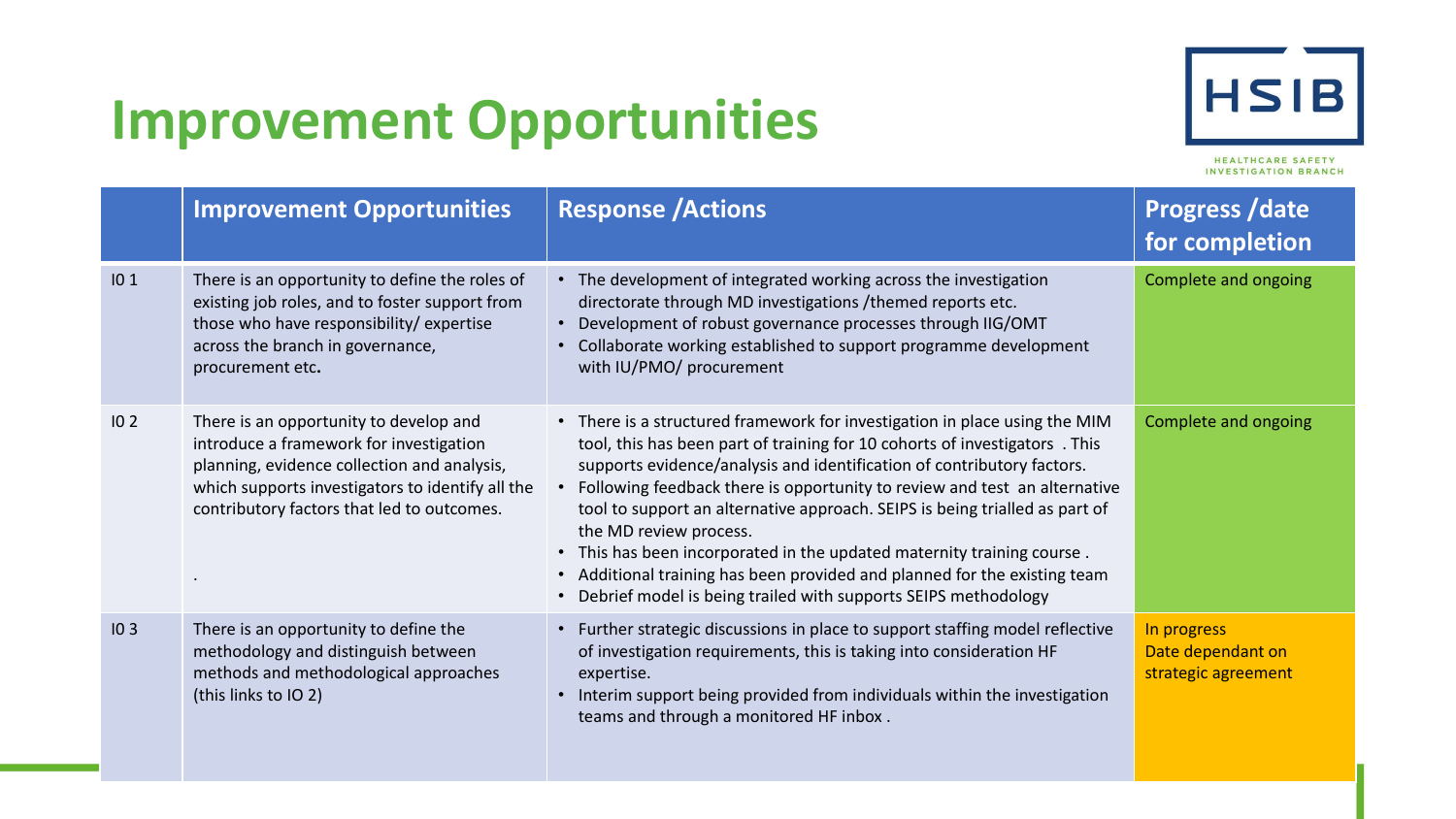# HSIB

# Additional actions

|                 | Improvement opportunities   Response /actions                                                                                                                                                                      |                                                                                                                                                                                                                                                                                                                                                                                                                                                                                                                   | Progress/date for<br>completion                                              |
|-----------------|--------------------------------------------------------------------------------------------------------------------------------------------------------------------------------------------------------------------|-------------------------------------------------------------------------------------------------------------------------------------------------------------------------------------------------------------------------------------------------------------------------------------------------------------------------------------------------------------------------------------------------------------------------------------------------------------------------------------------------------------------|------------------------------------------------------------------------------|
| 104             | There is an opportunity to empower<br>investigators and, in doing so, balance<br>specialist opinion on clinical treatment,<br>decisions and actions with understanding<br>of the systems of work which drive them. | Investigator training includes HF /safety science<br>$\bullet$<br>This has been enhanced further with the current cohort of maternity<br>$\bullet$<br>investigators<br>Education seminar series has been developed and is available to all HSIB<br>$\bullet$<br>staff on Tuesday mornings                                                                                                                                                                                                                         | Complete and ongoing                                                         |
| 10 <sub>5</sub> | There is an opportunity to review the<br>expertise to include safety/investigation/<br>human factors scientists                                                                                                    | • As per actions IO 3 & 4, on going webinars to improve maternity<br>investigator knowledge in relation to safety science.<br>Strategic planning for safety science resource across the branch<br>$\bullet$<br>Continual review of opportunities for collaborative working<br>$\bullet$                                                                                                                                                                                                                           | Complete and ongoing<br>Closed as strategic planning<br>remains open in 10 3 |
| 106             | There is an opportunity to review the<br>system of obtaining clinical opinion to<br>improve on efficiency, quality and cost.                                                                                       | • A review of the maternity investigation process has been undertaken to<br>support removal of backlog of cases / efficiency opportunities<br>Recruitment of new Clinical Advisors to support establishment of internal<br>expertise for operational delivery<br>Development of monitoring and reporting through PMO /HIMS<br>$\bullet$<br>Development of maternity quality team to support consistent<br>$\bullet$<br>investigation approach / quality of reports and communication with trusts<br>and families. | Complete and ongoing                                                         |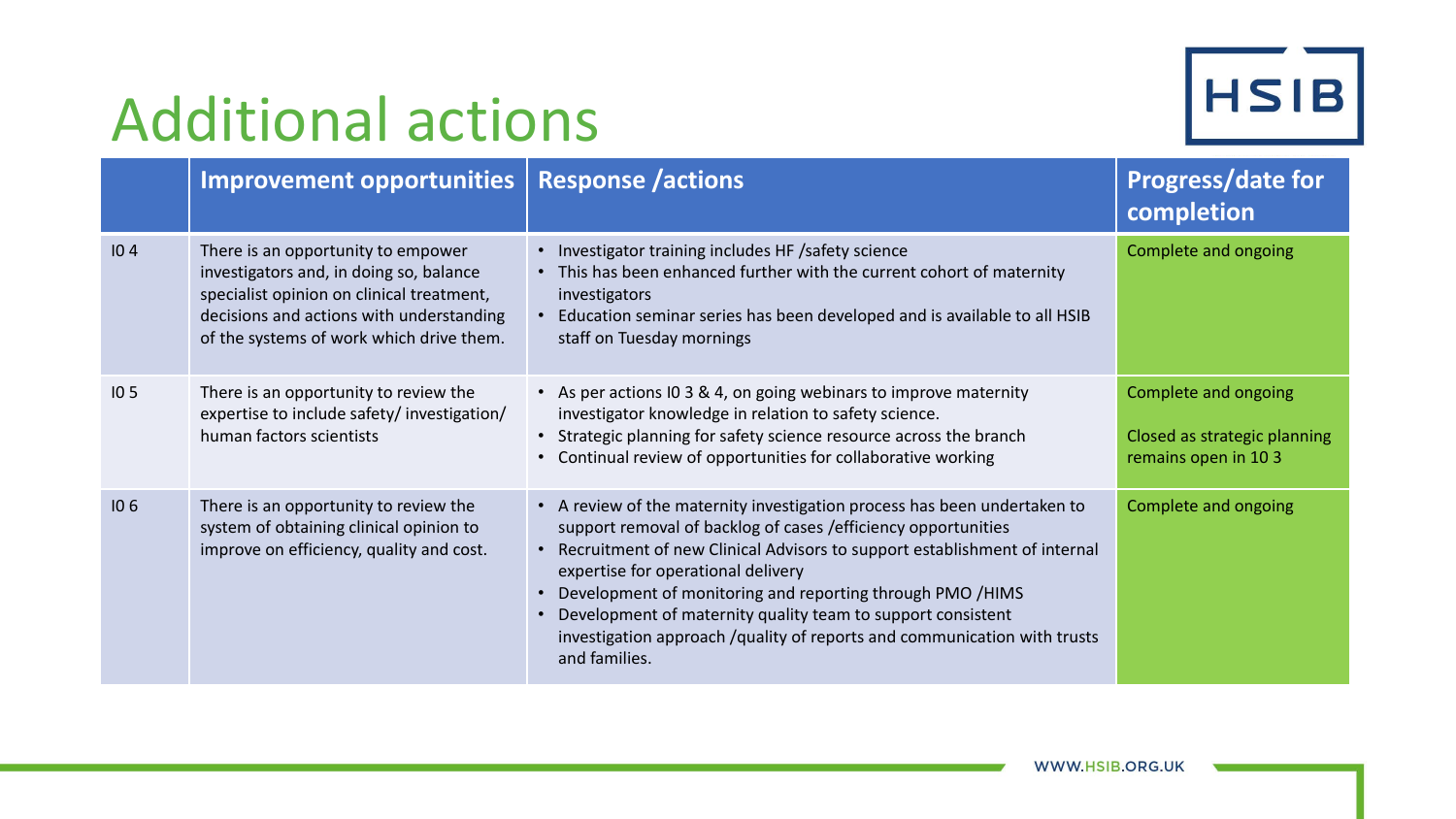# Additional actions



HEALTHCARE SAFETY

|       | <b>Improvement opportunities</b>                                                                                                                                                                                           | <b>Response /actions</b>                                                                                                                                                                                                                                                                          | Progress/date for<br>completion |
|-------|----------------------------------------------------------------------------------------------------------------------------------------------------------------------------------------------------------------------------|---------------------------------------------------------------------------------------------------------------------------------------------------------------------------------------------------------------------------------------------------------------------------------------------------|---------------------------------|
| 107   | There is an opportunity to improve the<br>wellbeing of the workforce and retention by<br>offering reassurance about the methods being<br>taken to reduce the backlog of reports.                                           | • Please see actions undertaken in 10 6<br>• Further discussion taking place to support move from fixed<br>term/secondment to permanent contracts<br>Budget maintained to support programme 2021/22                                                                                               | In progress                     |
| 108   | There is an opportunity for improving the<br>culture within the programme and the<br>retention of the workforce. Exploring<br>leadership coaching.                                                                         | • This is outside of the terms of reference and has been picked<br>up through the staff survey which reflects further<br>development across the whole organisation.                                                                                                                               | Complete                        |
| 109   | There is an opportunity to reflect and improve<br>the training for new staff and update it for<br>existing staff.                                                                                                          | • This is part of the Acting Head of Investigation Education<br>Learning and Development portfolio<br>• Updated maternity training complete<br>• Tuesday morning training sessions in place<br>Evaluation of current programme awaited.<br>• See 10 2 for evaluation of previous training courses | In progress                     |
| 10 10 | There is an opportunity for the executive and<br>whole branch to explore ways they could<br>upskill to improve their own and<br>organisational knowledge of investigating<br>safety incidents in healthcare investigating. | • Link to IO 9 development of programme and continuing<br>professional development for all staff members.                                                                                                                                                                                         | Complete                        |